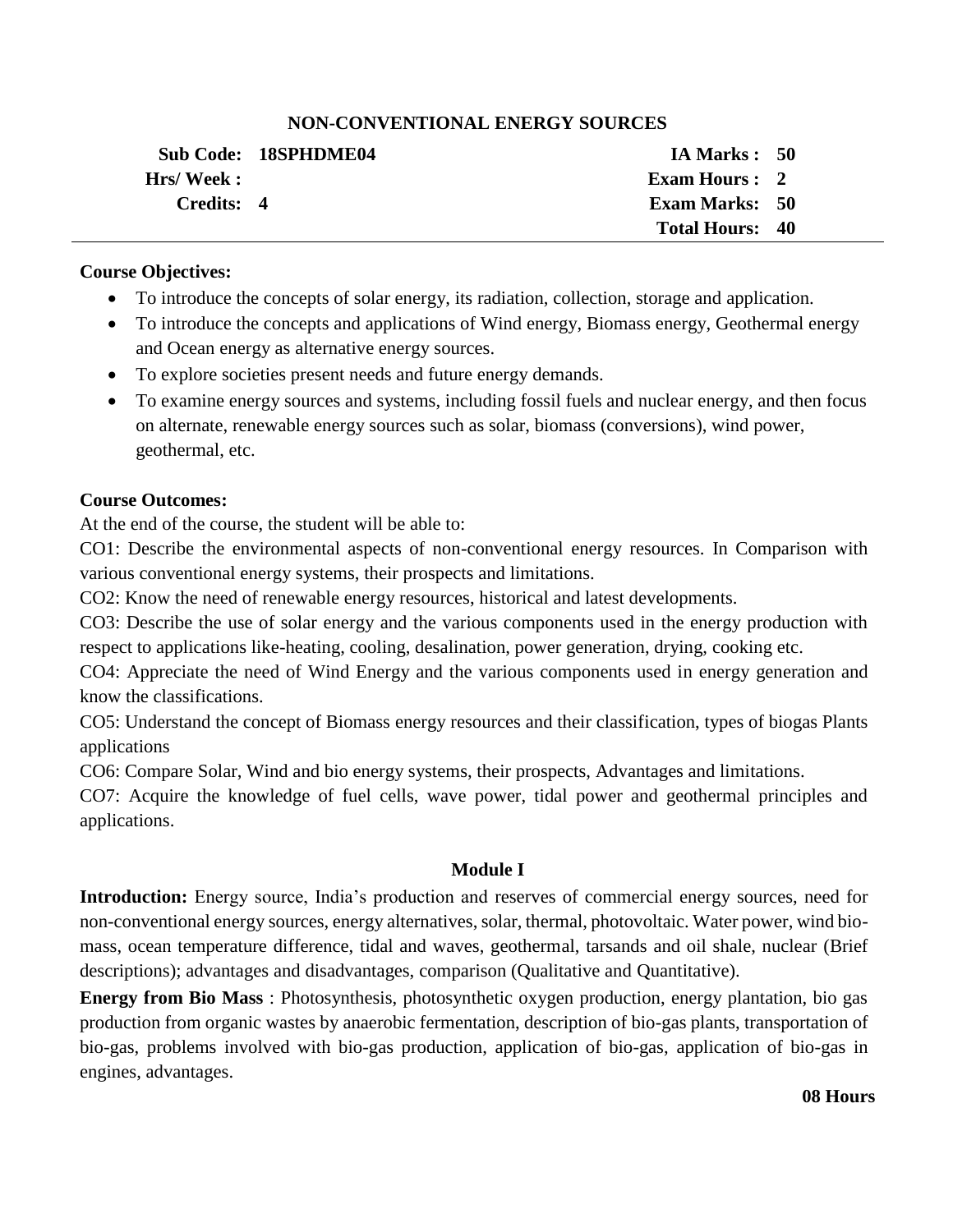#### **Module II**

**Solar Radiation** : Extra-Terrestrial radiation, spectral distribution of extra terrestrial radiation, solar constant, solar radiation at the earth's surface, beam, diffuse and global radiation, solar radiation data.

**Measurement of Solar Radiation** : Pyrometer, shading ring pyrheliometer, sunshine recorder, schematic diagrams and principle of working.

**Solar Radiation Geometry** : Flux on a plane surface, latitude, declination angle, surface azimuth angle, hour angle, zenith angle, solar altitude angle expression for the angle between the incident beam and the normal to a plane surface (No derivation) local apparent time. Apparent motion of sum, day length, numerical examples.

#### **08 Hours**

#### **Module III**

**Radiation Flux on a Tilted Surface:** Beam, diffuse and reflected radiation, expression for flux on a tilted surface (no derivations) numerical examples.

**Solar Thermal Conversion:** Collection and storage, thermal collection devices, liquid flat plate collectors, solar air heaters concentrating collectors (cylindrical, parabolic, paraboloid) (Quantitative analysis); sensible heat storage, latent heat storage, application of solar energy water heating. Space heating and cooling, active and passive systems, power generation, refrigeration. Distillation (Qualitative analysis) solar pond, principle of working, operational problems.

#### **08 Hours**

#### **Module IV**

**Photovoltaic Conversion:** Description, principle of working and characteristics, applications. **Wind Energy** : Properties of wind, availability of wind energy in India, wind velocity and power from wind; major problems associated with wind power, wind machines; Types of wind machines and their characteristics, horizontal and vertical axis wind mills, elementary design principles; coefficient of performance of a wind mill rotor, aerodynamic considerations of wind mill design, numerical examples.

#### **08 Hours**

**08 Hours**

#### **Module V**

**Tidal Power:** Tides and waves as energy suppliers and their mechanics; fundamental characteristics of tidal power, harnessing tidal energy, limitations.

**Ocean Thermal Energy Conversion:** Principle of working, Rankine cycle, OTEC power stations in the world, problems associated with OTEC.

### **TEXT BOOKS:**

- 1. Non-Conventional Energy Sources by *G.D Rai K*, Khanna Publishers, 2003.
- 2. Solar energy, by *Subhas P Sukhatme*  Tata McGraw Hill, 2nd Edition, 1996.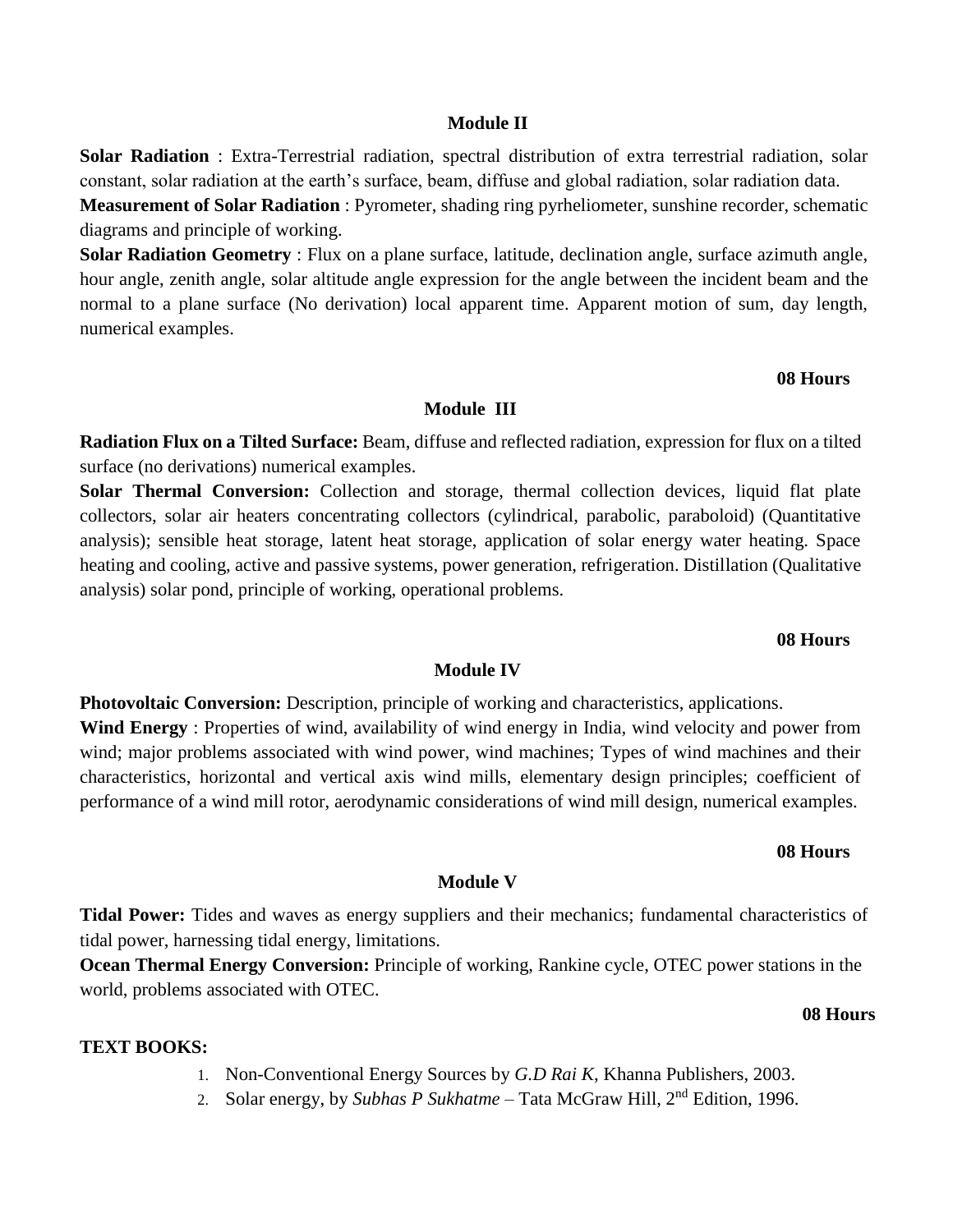# **REFERENCE BOOKS:**

- 1. Renewable Energy Sources and Conversion Technology by *N.K.Bansal, Manfred Kleeman & Mechael Meliss*, Tata McGraw Hill, 2001.
- 2. Renewable Energy Resources, *John W.Twidell Anthony D. Weir El*, BG 2001.
- 3. Solar Power Engineering, *P.K.Nag*, Tata McGraw Hill, 2003.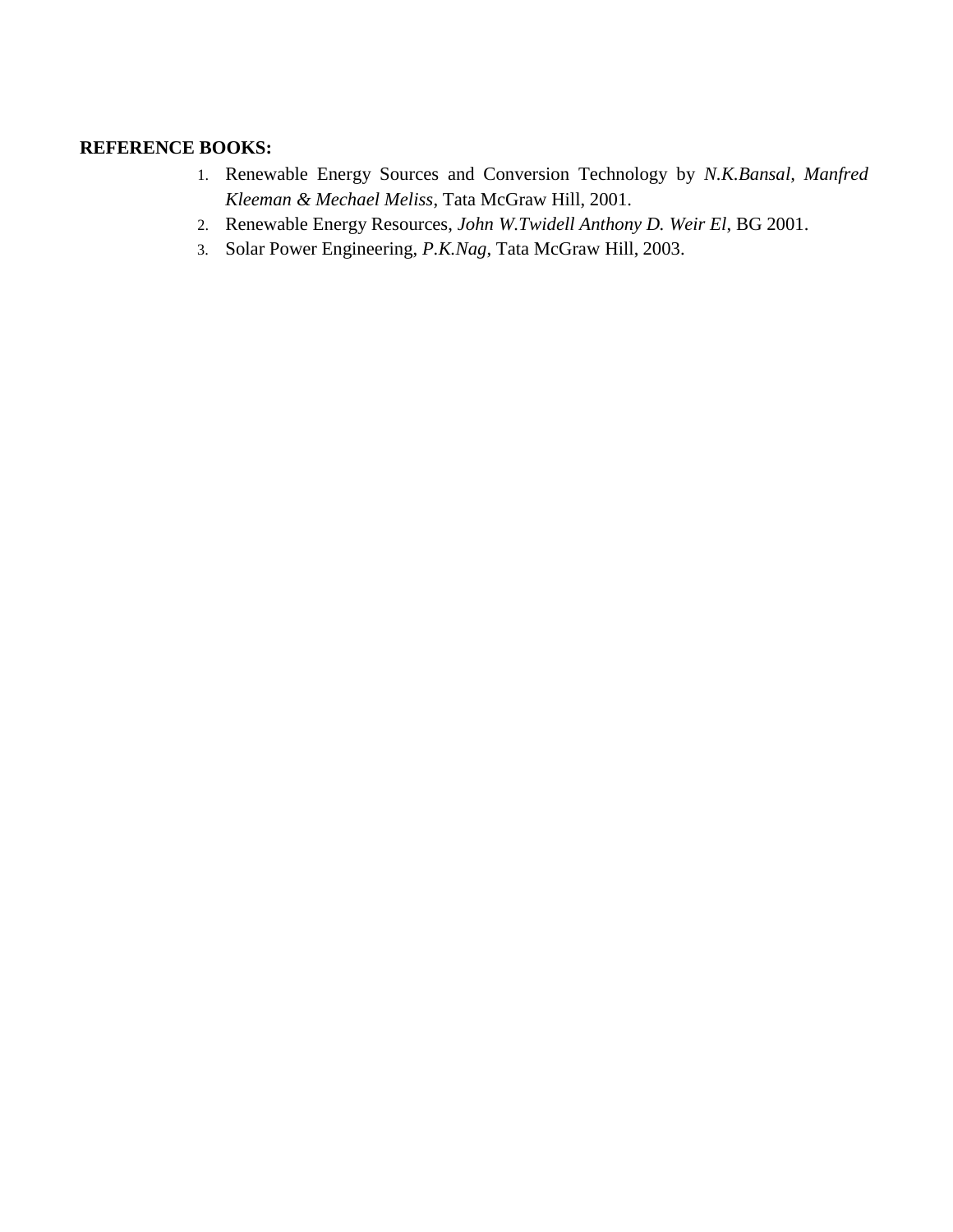### **INTERNAL COMBUSTION ENGINES**

|            | Sub Code: 18SPHDME05 | IA Marks : 50          |  |
|------------|----------------------|------------------------|--|
| Hrs/Week:  |                      | <b>Exam Hours: 2</b>   |  |
| Credits: 4 |                      | <b>Exam Marks: 50</b>  |  |
|            |                      | <b>Total Hours: 40</b> |  |

#### **Course Objectives:**

- To understand the working cycle, Engine design and operating conditions, combustion phenomena, Engine emission and control
- Use of alternate fuels in IC engines.

# **Course Outcomes:**

**CO1:** The main objective of this course is to impart knowledge in automotive engine. The detailed concept, construction and principle of operation of engine and various engine components, combustion, cooling and lubrication systems will be taught to the students.

**CO2:** At the end of the course the students will have command over automotive engines and the recent development in the area of engines.

### **Module I**

**Construction and Operation:** Constructional details of spark ignition (SI) and compression ignition (CI) engines. Working principles. Two stroke SI and CI engines - construction and working. Comparison of SI and CI engines and four stroke and two stroke engines. Engine classification, firing order. Otto, diesel and dual cycles. Simple Numericals.

#### **08 Hours**

# **Module II**

**Fuel Systems:** Air fuel ratio requirements of SI engines, Air fuel ratio and emissions, Working of a simple fixed venturi carburetor, Constant vacuum carburetor. Diesel fuel injection systems-Jerk pumps, distributor pumps, pintle and multihole nozzles, Unit injector and common rail injection systems. Injection pump calibration. Need for a governor for diesel engines. Description of a simple diesel engine governor.

**Module III**

 **08 Hours**

# **Combustion and Combustion Chambers:**

Introduction to combustion in SI and diesel engines and stages of combustion. Dependence of ignition timing on load and speed. Knock in SI and CI engines. Combustion chambers for SI and CIengines. Direct and indirect injection combustion chambers for CI engines. Importance of Swirl, squish and turbulence. Factors controlling combustion chamber design.

**08 Hours**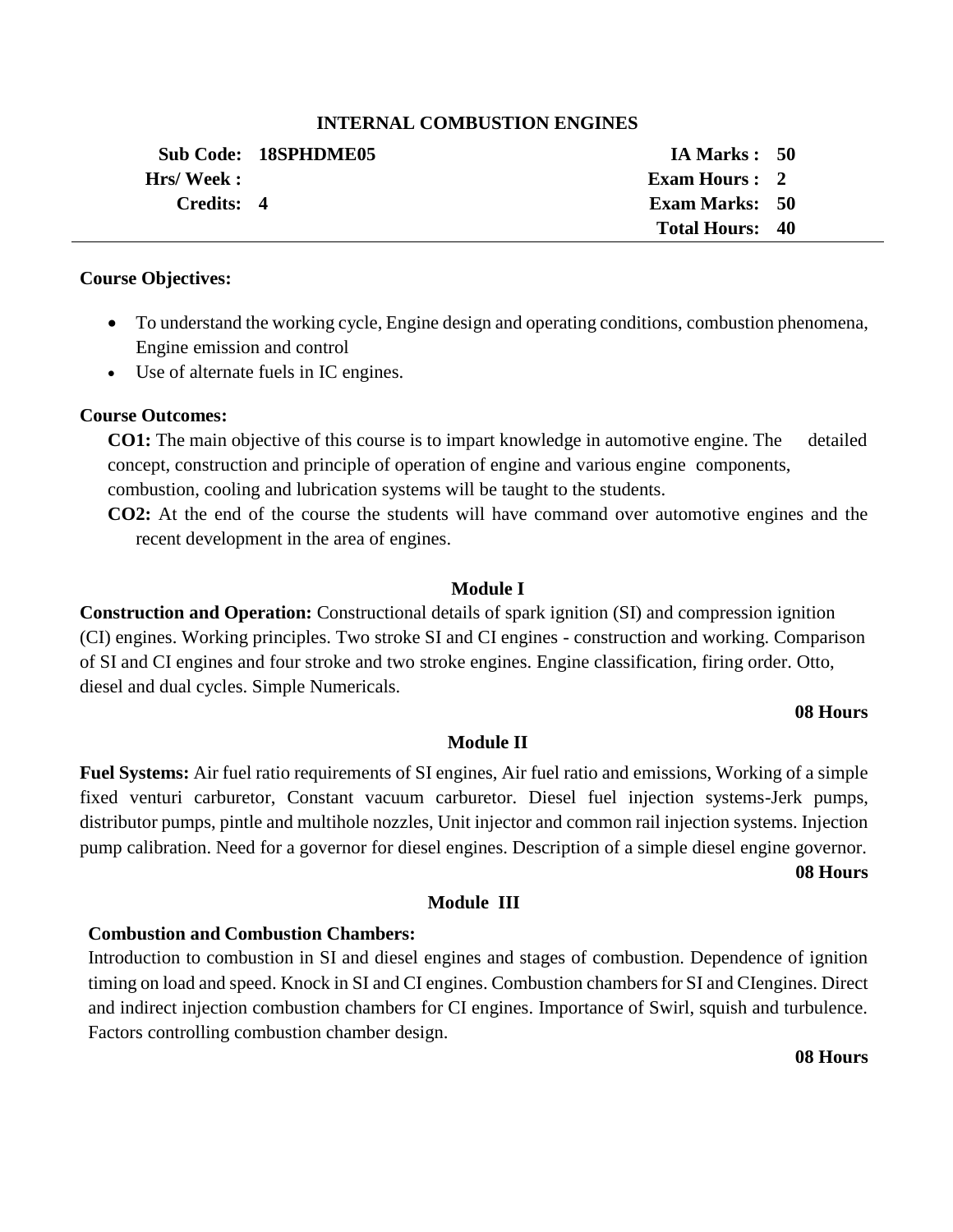### **Module IV**

**Engine emissions and their control:** Air pollution due to IC engines, emission characteristics ,Euro norms, engine emissions, Hydro carbon emissions, CO emission, NOx- Photo chemical smog, Particulates, other emissions, Smoke, emission control methods – thermal converters, catalytic converters, particulate traps, Ammonia injection systems, exhaust gas recirculation, ELCD, Crank case blow by control. IC engine Noise characteristics, types, standards and control methods, Air quality emission standards

#### **08 Hours**

### **Module V**

**Alternate fuels for I.C Engines:** Vegetable oils, alcohol's, L.P.G, C.N.G, Hydrogen fuels, Bio gas ,Dual fuels, other possible fuels

# **08 Hours**

# **Text Books:**

- 1. A course in I. C. Engines Mathur& Sharma, DhanpatRai& sons, New Delhi,1994.
- 2. Internal Combustion Engines Fundamentals John B. Heywood, McGraw Hill International Edition,
- 3. Ganesan.V., Internal Combustion Engines, Tata McGraw Hill Publishing Co., New York,1994

### **Reference Books:**

- 1. John,B., Heywood, "Internal Combustion Engine Fundamentals", McGraw Hill Publishing Co., New York, 1990.
- 2. Benson,R.S., Whitehouse,N.D., "Internal Combustion Engines", Pergamon Press, Oxford, 1979.
- 3. C.R. Fergusan, "Internal Combustion Engines: Applie d Thermo sciences", John Wiley & Sons
- 4. Richard stone ''Introduction to IC Engines'' Palgrave Publication 3rd edition
- 5. Charles Fayette Taylor "The Internal-Combustion Engine in Theory and Practice" MIT Press, 2<sup>nd</sup> edition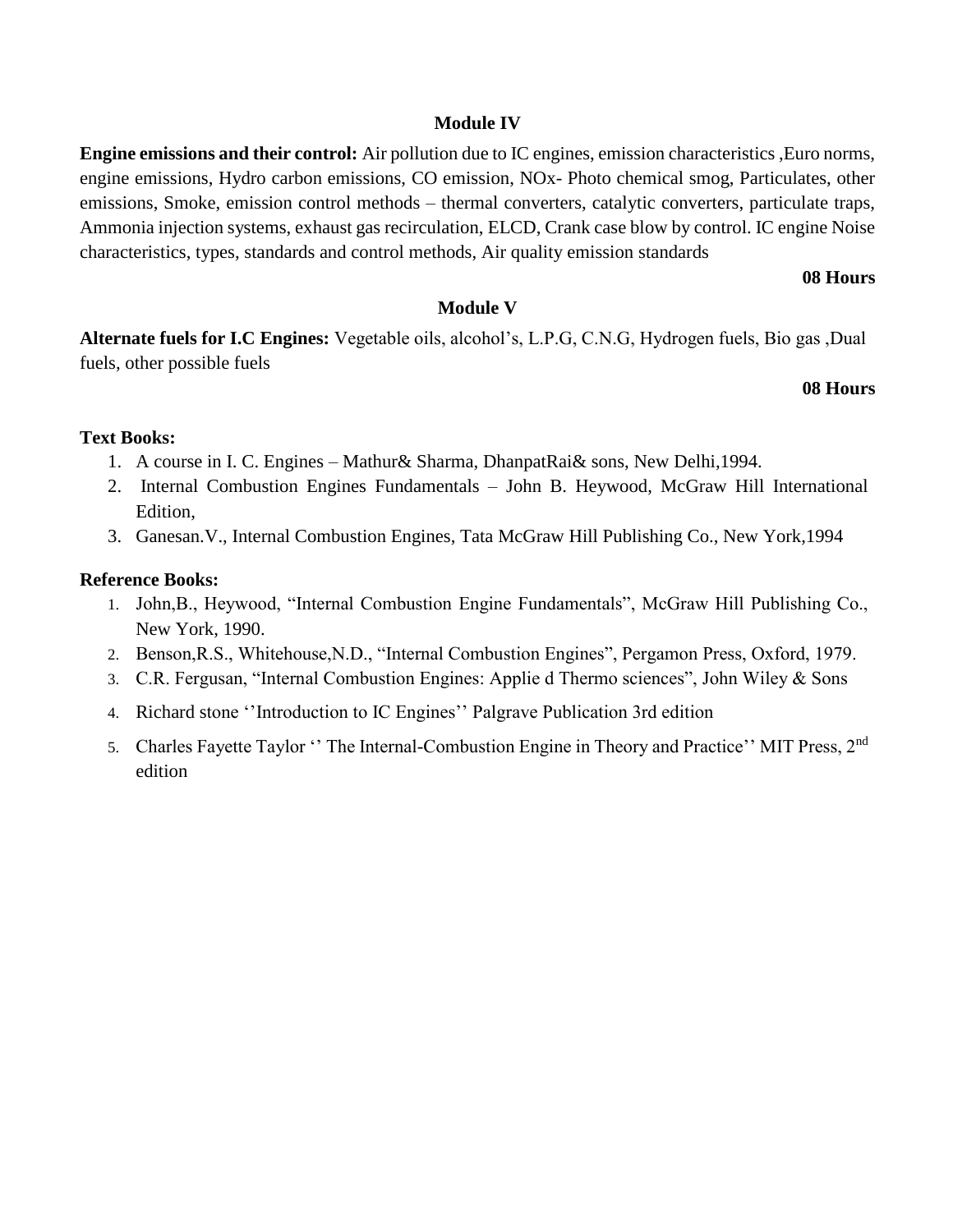#### **ALTERNATE FUELS FOR I C ENGINE APPLICATION**

|            | Sub Code: 18SPHDME06 | IA Marks : 50          |  |
|------------|----------------------|------------------------|--|
| Hrs/Week:  |                      | <b>Exam Hours : 2</b>  |  |
| Credits: 4 |                      | <b>Exam Marks: 50</b>  |  |
|            |                      | <b>Total Hours: 40</b> |  |

#### **Course Objectives:**

- To understand different alternative fuels used for IC engine application.
- To study different standards used for pollution control
- To predict the performance of an engine for different alternative fuels
- To appreciate use of fuel cells for engine application

# **Course Outcomes:**

 **CO1:** To select suitable fuel for different types engines.

 **CO2:** To analyse the performance of an engine for particular fuel.

 **CO3:** Appreciate use of alternative fuels for emission reduction

# **Module I**

**Need for Alternative Fuels:** Effects of constituents of Exhaust gas emission on environmental condition of earth  $(N_2, CO_2, CO, NO_x, SO_2, O_2)$  Pollution created by Exhaust gas emission in atmosphere. Greenhouse effect, Factors affecting greenhouse effect. Study of Global Carbon Budget, Carbon foot print and Carbon credit calculations. Emission norms as per Bharat Standard up to BS – IV and procedures for confirmation on production.

#### **08 Hours**

# **Module II**

**Alcohols:** Sources of Methanol and Ethanol, methods of its production. Properties of methanol & ethanol as engine fuels, Use of alcohols in S.I. and C.I. engines, performance of blending methanol with gasoline. Emulsification of alcohol and diesel. Dual fuel systems. Improvement / Change in emission characteristics with respect to % blending of Alcohol.

#### **08 Hours**

# **Module III**

**Biodiesel:** Raw materials used for production of Bio Diesel (Karanji oil, Neemoil, Sunflower oil, Soyabeen oil, Musturd oil, Palm oil, Jatropha seeds). Process of separation of Bio Diesel. Properties Diesel blended with vegetable oil, Performance and emission characteristics of using biodiesel blend.

#### **08 Hours**